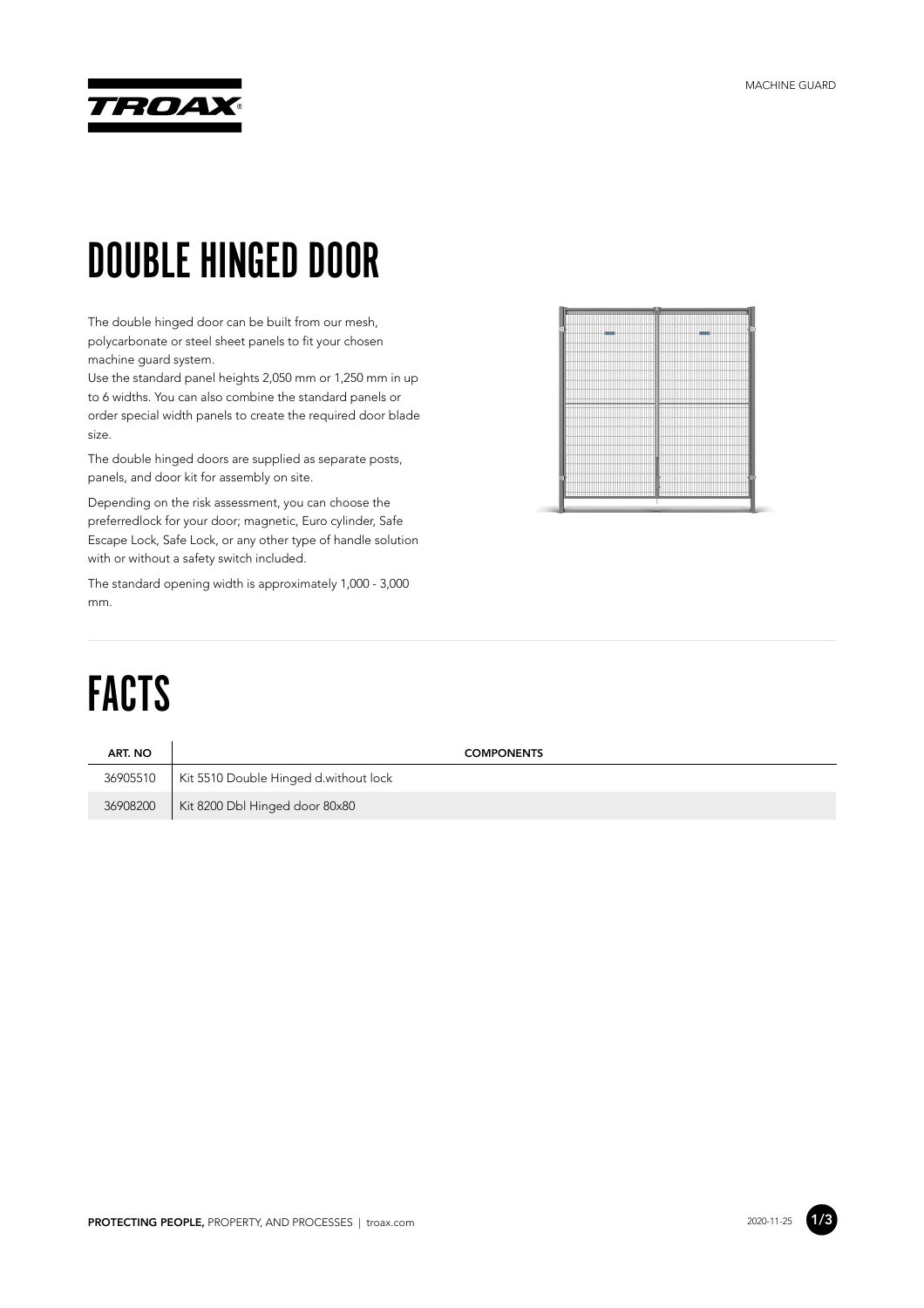

### ACCESSORIES











SAFE LOCK PLD SAFE ESCAPE LOCK EURO CYLINDER LOCK

EURO CYLINDER LOCK KNOBHANDLE

MAGNETIC LOCK

#### COMBINE WITH











POST 80X80 POST 60X40 PANEL ST30 PANEL ST PC PANEL FULL STEEL